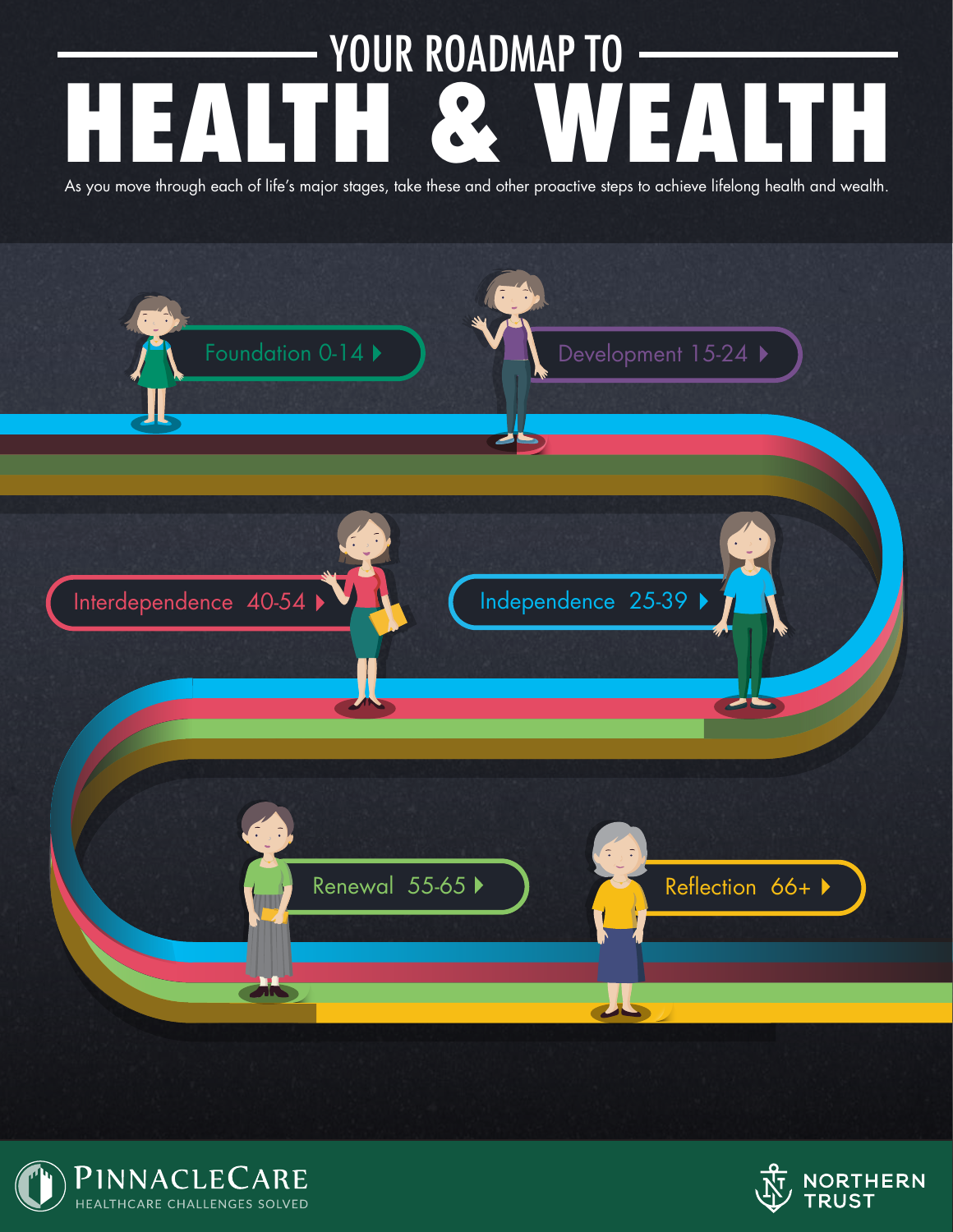<span id="page-1-0"></span>



# **KEY SITUATIONAL FACTORS:** Educating and guiding children

# **HEALTH PLANNING**

#### **LIFESTYLE FACTORS**

- Prioritize your health values and secure a common commitment with your spouse
- Instill children's commitment through repetition and modeling of healthy behaviors and habits:
	- Daily exercise
	- Optimal nutrition
	- Sleep adequacy

#### **RISK ASSESSMENT**

- Observe young children carefully for unexpressed health issues
- Learn and track medical benchmarks for physical development

# **HEALTH SCREENINGS**

- Follow CDC recommended vaccinations in a timely fashion
- Be aware of new recommendations such as those for rotovirus for young children and HPV for pre-teens
- Screen for emerging issues of disease and disabilities such as hearing and visual acuity

# **PREVENTION STRATEGIES**

- Establish communication ties with valuable health allies: pediatrician, school contacts, fellow parents and teachers
- Ensure information source for medical breakthroughs and research

# **WEALTH PLANNING**

# **CASH FLOW & DEBT MANAGEMENT**

- Consider budgeting on average \$300,000 for child-raising expenses from birth to age 18
- Consider purchasing life and disability insurance
- Begin to teach your children about money and the importance of saving

#### **INVESTMENT PLANNING**

- Begin education funding, consider funding 529 Plans
- Use tax-deferred accounts wherever possible
- Establish appropriate savings vehicles

# **RETIREMENT PLANNING**

- Prioritize capital accumulation over gifting strategies
- Balance long-term retirement funding with education funding

# **WEALTH TRANSFER PLANNING**

- Incorporate trusts for children into your estate plan; name a guardian for children
- List a trust with children as secondary beneficiaries on retirement plans and life insurance policies
- Consider establishing irrevocable life insurance trusts and generation-skipping trusts
- Make annual exclusion gifts
- Introduce children to personal giving and volunteering

**[Development](#page-2-0)**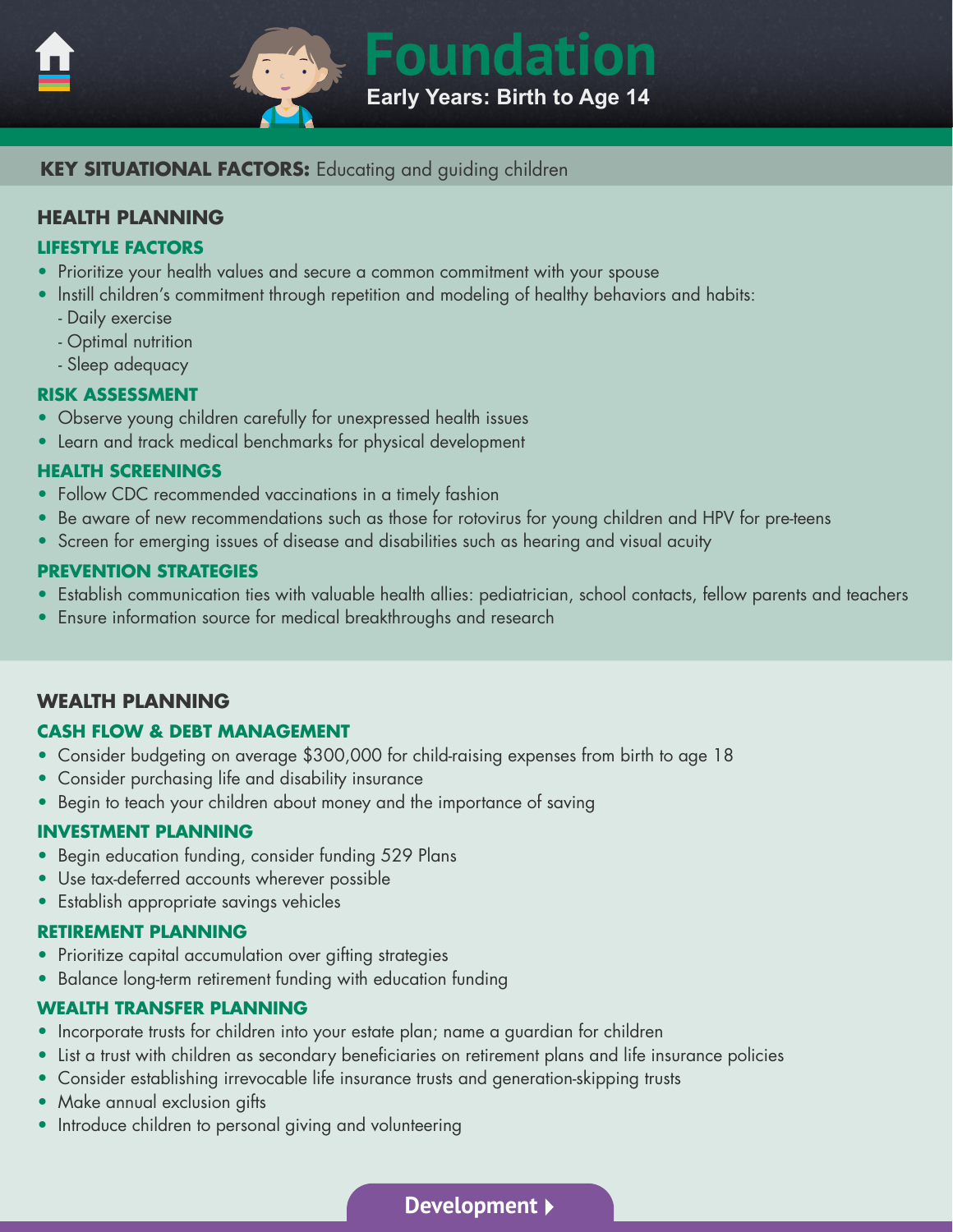<span id="page-2-0"></span>

**Development Teens & Young Adults: Ages 15—24** 

# **KEY SITUATIONAL FACTORS: Protecting Children**

# **HEALTH PLANNING**

#### **LIFESTYLE FACTORS**

- Understand the onslaught of pressures and changes in this life stage
- Deliberately identify and encourage positive role models outside the nuclear family
- Commit to modeling healthy decision making within your home
- Continuously seek positive engagement with your young adult children through healthy, shared interests such as spectator sports and the arts
- Reinforce healthy habits learned in childhood

#### **RISK ASSESSMENT**

- Watch carefully for the beginnings of high-risk behaviors
- Observe incidences that reflect judgment development and supervise activities accordingly

#### **HEALTH SCREENINGS**

- Observe signs of depression, mental health issues, eating disorders and substance abuse
- Enlist your pediatrician to provide clinical screenings for mental and addictive conditions
- Follow recommended screenings for emerging diseases, based on family history and crucial baselines for lifelong comparisons

#### **PREVENTION STRATEGIES**

- Observe subtle behaviors to assess need for intervention
- Through active listening, build a pattern of steady parent/child communication
- Reach out to gain health counsel from your primary physician or family health advocate

# **WEALTH PLANNING**

# **CASH FLOW & DEBT MANAGEMENT**

- Establish and maintain a good credit rating
- Model and discuss responsible financial behavior for your children
- Continue to teach your children the value of budgeting and saving

#### **INVESTMENT PLANNING**

- Help children purchase an investment vehicle and monitor its performance overtime
- Review accounts and transfer to children at majority

#### **RETIREMENT PLANNING**

- Encourage adult children who work to start saving at least 10- 20% of income
- Adult children should take advantage of employer 401(k) plans and/or set up a Roth IRA with automatic transfers

- Adult children should establish a will, directives to physicians and durable and health care powers of attorney
- Prepare your children to become beneficiaries of an existing trust
- Discuss premarital financial planning
- Involve your children in charitable plans and activities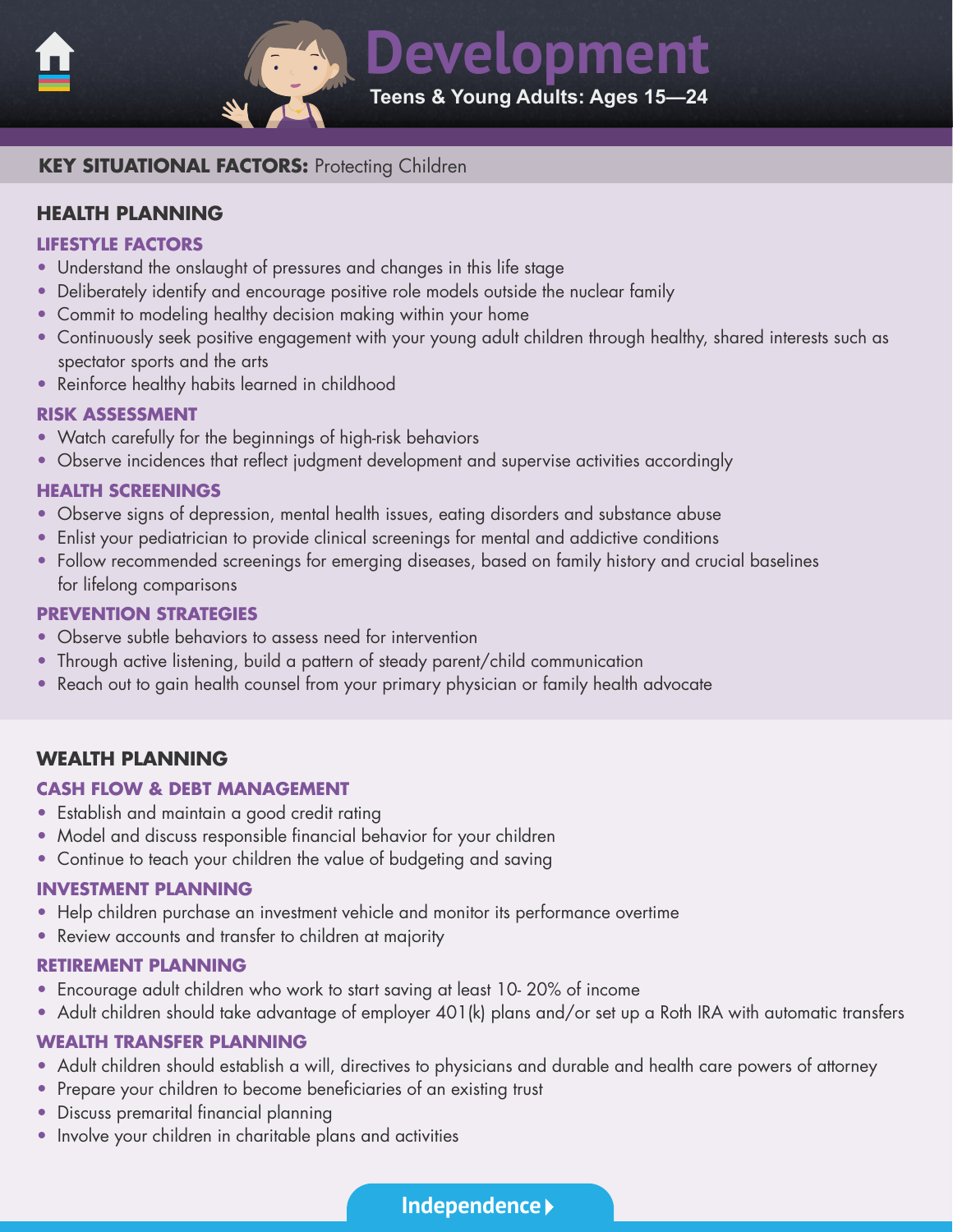<span id="page-3-0"></span>

# **Independence Pivotal Years: Ages 25-39**

# **KEY SITUATIONAL FACTORS:** Learning to manage independence

# **HEALTH PLANNING**

#### **LIFESTYLE FACTORS**

- Learn and apply wholesome lifestyle practices for current and future health
- Learn and substitute healthy responses to stress vs. alcohol consumption, caffeine addiction or destructive behaviors
- Enlist specific support activities from key family members to reduce stress

#### **RISK ASSESSMENT**

- Critically assess stress factors of this life stage: career, family and community demands
- Attend to symptoms of emerging disease and stress-related issues of anxiety, skin disorders and physical distress

#### **HEALTH SCREENINGS**

- Test for fertility, pregnancy and childbearing medical issues, including undetected sexually transmitted disease
- Commit to date-certain screenings of emerging disease, as life complexity may cloud recognition of symptoms and family risks

# **PREVENTION STRATEGIES**

- Begin proactive collaboration with physicians for prenatal health regimen, including vitamins, predictive testing, optimum exercise and nutrition
- Consider professional health support: a family health advocate and selected therapists for physical and emotional needs

# **WEALTH PLANNING**

# **CASH FLOW & DEBT MANAGEMENT**

- Minimize nondeductible debt
- Establish a comprehensive insurance program including disability, health, life and personal liability coverage
- Gain an understanding of expenses and budget for an emergency fund to cover three to six month's income
- Discuss financial plans with partner
- Consider health savings accounts

#### **INVESTMENT PLANNING**

- Plan for a long-term horizon, at least to age 90
- Review allocations, consider adding alternatives to core holdings to diversity portfolio

#### **RETIREMENT PLANNING**

- Coordinate plans with spouse or partner
- Strive to save 10-20% of income
- Maximize retirement plan contributions [e.g., 401(k) plans, IRAs]

- Update will, directives to physicians, durable and health care powers of attorney
- Establish and implement premarital financial planning strategies
- Continue to involve your children in philanthropy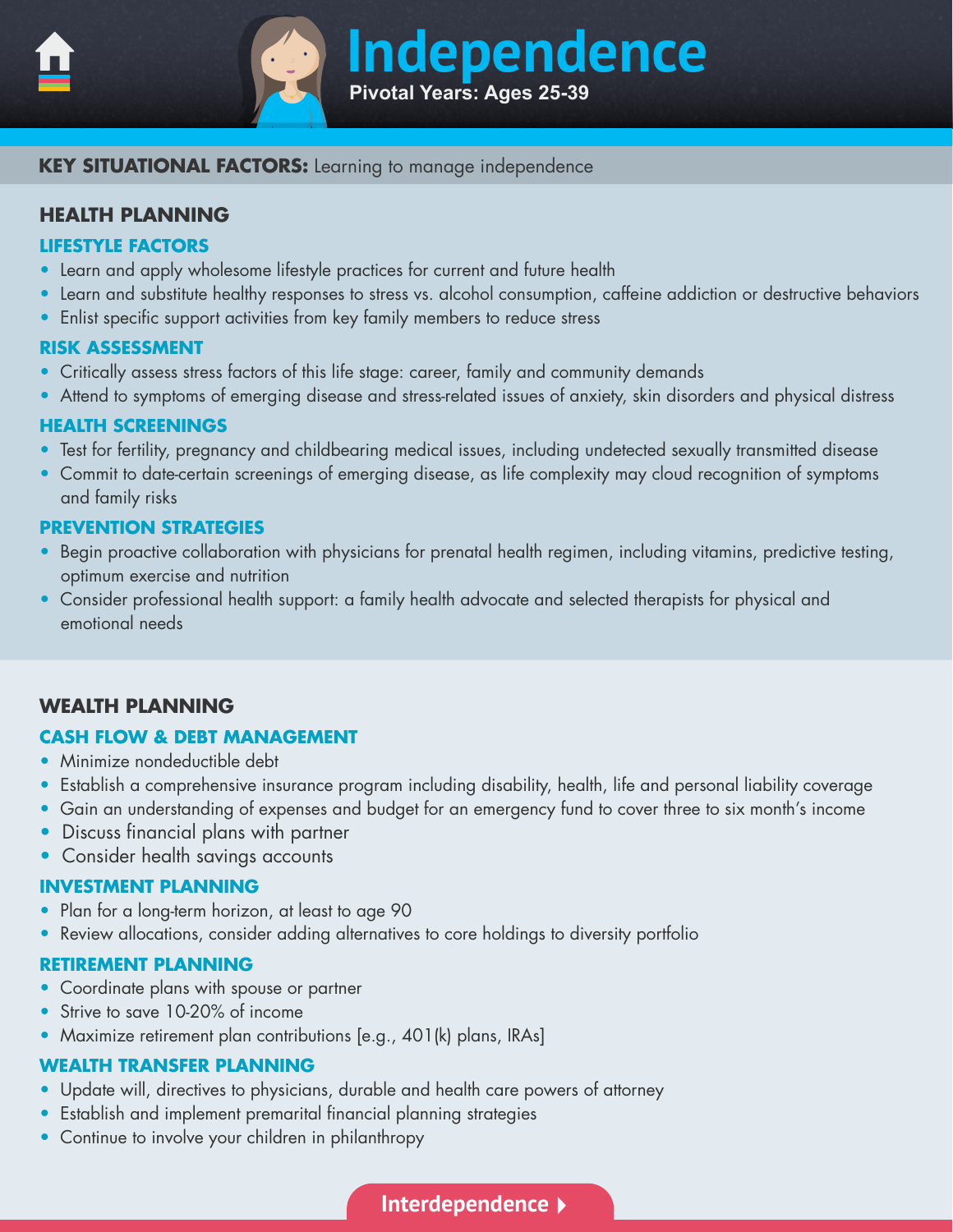<span id="page-4-0"></span>

**Interdependence Sandwich Generation: Ages 40—54** 

# **KEY SITUATIONAL FACTORS:** Balancing Act

# **HEALTH PLANNING**

#### **LIFESTYLE FACTORS**

- Plan for self-care practices
- Maintain regular, sufficient sleep patterns
- Assess life balance issues and address deficiencies in physical, emotional and spiritual practices

#### **RISK ASSESSMENT**

- Understand the link between caregiving stresses and your physical and emotional health
- Recognize tendencies for self-neglect
- Observe stress symptoms and address at early stages to prevent illness

#### **HEALTH SCREENINGS**

- Raise vigilance in screening, prioritizing colonoscopy and mammogram
- Undergo a physical for crucial baseline information and early detection
- Learn about the latest findings on advanced diagnostics

#### **PREVENTION STRATEGIES**

- Enact individualized plans around key issues such as perimenopause
- Take a realistic view of caregiving "workload" and outsource selected caregiving responsibilities
- Enlist a health care advocate to coordinate medical appointments, etc., for loved ones

# **WEALTH PLANNING**

#### **CASH FLOW & DEBT MANAGEMENT**

- Manage credit card debt to maintain a good credit rating
- Review and update insurance program including disability, health, life and personal liability coverage
- Consider purchasing long-term care insurance for you and your parents
- Discuss your parents' cash flow needs and factor into your own plan
- Consider health savings accounts

#### **INVESTMENT PLANNING**

- Maximize tax-deferred savings and retirement contributions
- Review and rebalance asset allocations, consider adding alternatives to core holdings to diversity portfolio

#### **RETIREMENT PLANNING**

- Determine target retirement age
- Discuss parents' financial needs and evaluate implications
- Maximize employer-sponsored retirement plans [e.g., 401(k) plans, IRAs], including available catch-up contributions

- Update all estate planning documents factoring in any changes to your family situation
- Discuss your parents' estate and wealth transfer plans and adopt your own plan as needed
- Integrate your estate plan within your overall financial plan
- Consider creating a lifetime gifting strategy for family and/or charities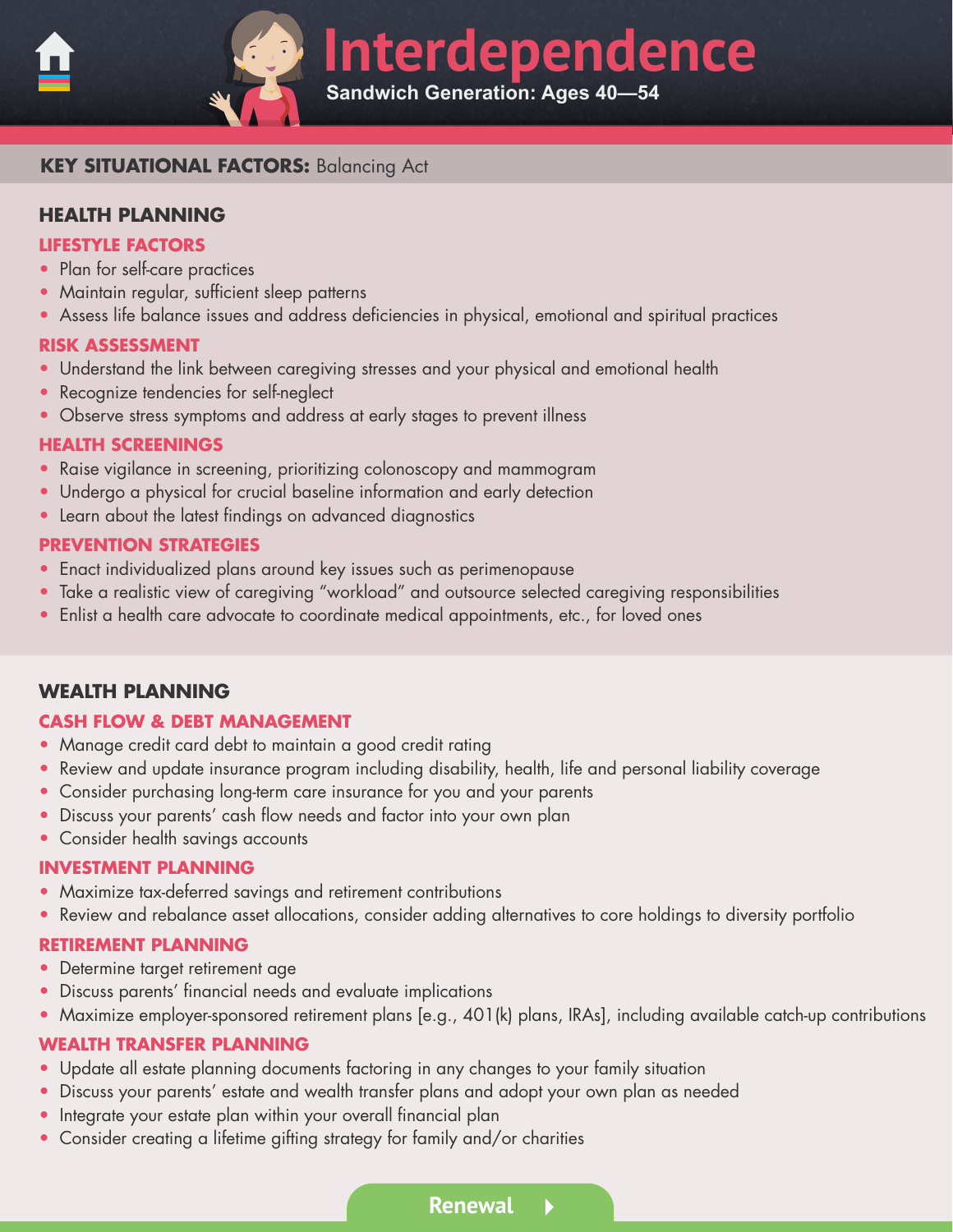<span id="page-5-0"></span>



# **KEY SITUATIONAL FACTORS: Peak Productivity**

# **HEALTH PLANNING**

#### **LIFESTYLE FACTORS**

- Consciously maintain a youthful attitude through ongoing education, meditation and exercise
- Learn strategies for safe and healthy travel, as well as emergency preparation
- Deliberately maintain social interaction and pleasurable group activity

#### **RISK ASSESSMENT**

- Take note of emerging aging effects including declining visual, hearing and mental acuity
- Focus on vigorous early detection for optimum prevention and management

#### **HEALTH SCREENINGS**

- Ensure proper travel immunizations with careful consideration of special destination risks and emergency preparedness
- Apply special vigilance to symptoms and screenings for early stage heart disease, prostate cancer, breast cancer and osteoporosis

#### **PREVENTION STRATEGIES**

- Organize your individualized plan for high-level disease prevention, using new science and therapies
- Enlist a health care advocate to help activate, coordinate and enhance your prevention strategies

# **WEALTH PLANNING**

#### **CASH FLOW & DEBT MANAGEMENT**

- Evaluate the pros and cons of eliminating debt
- Factor in cost of health care and insurance coverage (e.g., life, medical care or long-term care insurance)

#### **INVESTMENT PLANNING**

- Examine sources and stability of cash flow and adjust allocations appropriately
- Review asset allocations to stay ahead of inflation and taxes
- Diversity single stock exposure and other highly concentrated holdings

#### **RETIREMENT PLANNING**

- Discuss retirement plans with spouse/partner and children
- Begin to consider where you'll retire, factor in state income and estate taxes
- Make catch-up contributions to retirement plans

#### **WEALTH TRANSFER PLANNING**

- Review and update estate planning documents and retirement plan beneficiary designations
- Develop charitable giving strategies and implement lifetime gifting strategy

**[Reflection](#page-6-0)**